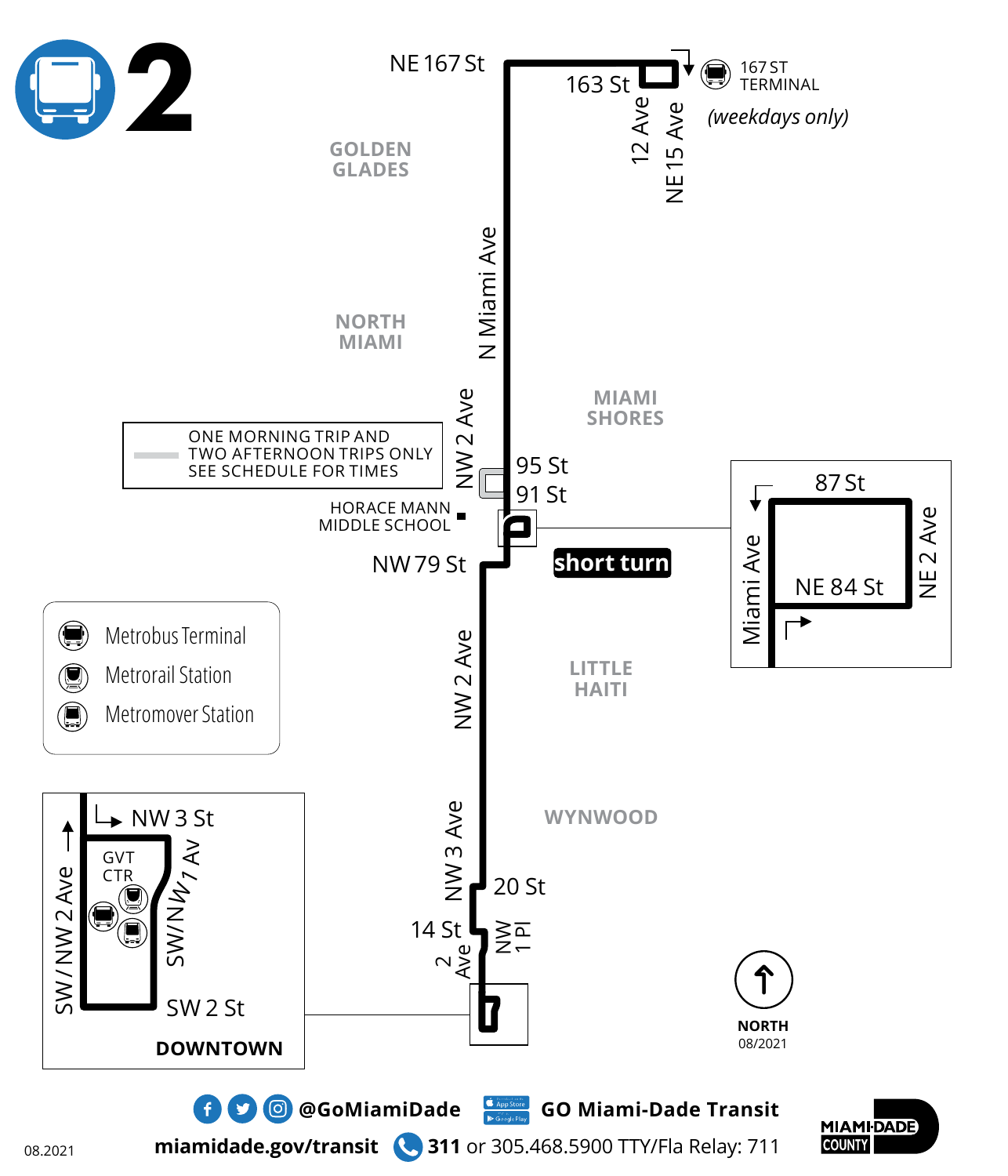| <b>WEEKDAYS / DIAS LABORABLES / LACÈMEN</b>           |              |                                         |                                      |                                                      |                                         |                                         |                               |                        |               |                                |                                                                      |              |               |                                                                      |                                                                      |       |               |  |  |  |  |
|-------------------------------------------------------|--------------|-----------------------------------------|--------------------------------------|------------------------------------------------------|-----------------------------------------|-----------------------------------------|-------------------------------|------------------------|---------------|--------------------------------|----------------------------------------------------------------------|--------------|---------------|----------------------------------------------------------------------|----------------------------------------------------------------------|-------|---------------|--|--|--|--|
| <b>NORTHBOUND</b><br>RUMBO NORTE / DIREKSYON NÒ       |              | <b>MORNING</b><br><b>MAÑANA / MATEN</b> |                                      | <b>FROM DESDE/DE</b>                                 | EVERY CADA/CHAK 20 min                  | TO HASTA/A                              | <b>EVENING / NOCHE / ASWÈ</b> |                        |               |                                |                                                                      |              |               |                                                                      |                                                                      |       |               |  |  |  |  |
| <b>SW 1 Ave &amp; 1 St</b>                            | 5:30         | 5:55                                    |                                      | 6:25                                                 | <b>AN</b>                               | 7:10                                    | 7:35                          |                        | 8:05          | 8:35                           |                                                                      | 9:05         | 9:40          | 10:15                                                                |                                                                      |       | 11:10         |  |  |  |  |
| NW 2 Ave & 35 St                                      | 5:46         |                                         | 6:08                                 | 6:41                                                 |                                         | 7:27                                    | 7:52                          |                        | 8:22          | 8:52                           |                                                                      | 9:20         | 9:55          | 10:30                                                                |                                                                      |       | 11:25         |  |  |  |  |
| NW 2 Ave & 79 St                                      | 5:57         |                                         | 6:19                                 | 6:52                                                 | 7:40                                    |                                         | 8:05                          |                        | 8:35          | 9:05                           |                                                                      | 9:31         | 10:06         | 10:41                                                                |                                                                      |       | 11:36         |  |  |  |  |
|                                                       |              | <b>FROM DESDE/DE</b>                    | EVERY CADA/CHAK 20 min<br>TO HASTA/A |                                                      | <b>MORNING</b><br><b>MAÑANA / MATEN</b> |                                         | 통                             |                        |               |                                |                                                                      |              |               |                                                                      | <b>AFTERNOON &amp; EVENING / TARDE Y NOCHE / APREMIDI, CHAK ASWÈ</b> |       |               |  |  |  |  |
| NE 84 St & 2 Ave                                      | $6:02$ 6:57  | 7:44                                    | 8:24                                 | $9:04$   9:23                                        |                                         | $10:03$   10:23   11:03   11:23   12:03 |                               | $12:23$   12:58   1:18 | 2:00<br>2:20  | $3:23$<br>$\vert$ 3:01<br>4:03 | $4:23$ 5:08                                                          | 5:27<br>6:07 | 6:27<br> 7:11 | 7:29   8:10   9:10                                                   | 9:36                                                                 | 10:11 | $10:46$ 11:41 |  |  |  |  |
| <b>NW 2 Ave &amp; 91 St</b>                           |              |                                         | 8:45                                 |                                                      |                                         |                                         |                               |                        |               |                                |                                                                      |              |               |                                                                      |                                                                      |       |               |  |  |  |  |
| N Miami Ave & NE 119 St                               | 6:28<br>7:24 |                                         | 8:54                                 | 9:48                                                 | 10:48                                   | 11:48                                   | 12:48                         |                        | 1:46          | 2:46                           | 3:50                                                                 | 4:50         | 5:53          | 6:58                                                                 | 7:51                                                                 |       | 8:46          |  |  |  |  |
| NE 167 St & N Miami Ave                               | 6:39         | 7:36                                    |                                      | 10:00                                                | 11:00                                   | 12:00                                   | 1:00                          |                        | 1:58          | 2:58                           | 4:02                                                                 | 5:03         | 6:06          | 7:11                                                                 | 8:03                                                                 |       | 8:58          |  |  |  |  |
| NE 167 St & 15 Ave                                    | 6:48         | 7:45<br>9:15                            |                                      | 10:09                                                | 11:09                                   | 12:09                                   | 1:10                          |                        | 2:08          | 3:08                           | 4:12                                                                 | 5:14         | 6:17          | 7:20                                                                 | 8:12                                                                 |       | 9:07          |  |  |  |  |
| <b>SOUTHBOUND</b><br><b>RUMBO SUR / DIREKSYON SID</b> |              |                                         |                                      | <b>MORNING MAÑANA / MATEN</b>                        |                                         |                                         |                               | 통                      |               |                                | <b>AFTERNOON &amp; EVENING / TARDE Y NOCHE / APREMIDI, CHAK ASWÈ</b> |              |               |                                                                      |                                                                      |       |               |  |  |  |  |
| NE 167 St & 15 Ave                                    | 5:23         | 6:16                                    | 7:09                                 | 8:08                                                 | 9:31                                    | 10:32                                   | 11:29                         | 12:27                  | 1:27          | 2:26                           | 3:29                                                                 | 4:32         | 5:34          | 6:24                                                                 | 7:31                                                                 |       | 9:22          |  |  |  |  |
| N Miami Ave & NW 167 St                               | 5:31         | 6:24                                    | 7:20                                 | 8:19                                                 | 9:42                                    | 10:43                                   | 11:39                         | 12:37                  | 1:37          | 2:36                           | 3:40                                                                 | 4:43         | 5:48          | 6:38                                                                 | 7:41                                                                 |       | 9:29          |  |  |  |  |
| N Miami Ave & NW 119 St                               | 5:41         | 6:34                                    | 7:32                                 | 8:31                                                 | 9:54                                    | 10:55                                   | 11:50                         | 12:48                  | 1:48          | 2:47                           | 3:51                                                                 | 4:54         | 5:59          | 6:49                                                                 | 7:51                                                                 |       | 9:39          |  |  |  |  |
| <b>NW 2 Ave &amp; 91 St</b>                           |              |                                         |                                      |                                                      |                                         |                                         |                               |                        |               |                                | 3:57                                                                 | 5:00         |               |                                                                      |                                                                      |       |               |  |  |  |  |
| <b>NE 84 St &amp; 2 Ave</b>                           | 4:56<br>5:21 | 6:07<br>6:23                            | 6:58<br>7:18                         | 7:58<br>8:17                                         | 8:59<br>9:19                            | 9:39<br>10:19                           | 10:39<br>11:20                | 11:35                  | $12:15$ 12:35 | 1:13<br>1:33<br>2:13           | 2:33<br>3:12                                                         | 3:37<br>4:17 | 4:37<br>5:24  | 5:44<br>6:24                                                         | 7:26                                                                 | 8:26  | 10:28<br>9:08 |  |  |  |  |
|                                                       |              | <b>MORNING</b><br><b>MAÑANA / MATEN</b> |                                      | <b>FROM</b> DESDE/DE $\geq$ $\geq$ <b>TO</b> HASTA/A | EVERY CADA/CHAK 20 min                  |                                         |                               |                        |               |                                |                                                                      |              |               | <b>AFTERNOON &amp; EVENING / TARDE Y NOCHE / APREMIDI, CHAK ASWÈ</b> |                                                                      |       |               |  |  |  |  |
| <b>NW 2 Ave &amp; 79 St</b>                           | 5:01         |                                         | 5:26                                 | 5:52                                                 |                                         | 6:31                                    | 7:01                          |                        | 7:31          | 8:01                           |                                                                      | 8:31         | 9:13          | 9:48                                                                 |                                                                      |       | 10:33         |  |  |  |  |
| NW 2 Ave & 35 St                                      | 5:13         |                                         | 5:38                                 | 6:04                                                 |                                         | 6:44                                    | 7:13                          |                        | 7:43          | 8:13                           |                                                                      | 8:43         | 9:22          | 9:57                                                                 |                                                                      | 10:42 |               |  |  |  |  |
| <b>SW 1 Ave &amp; 1 St</b>                            | 5:28         |                                         | 5:53                                 | 6:23                                                 |                                         | 7:08                                    | 7:33                          |                        | 8:03          | 8:33                           |                                                                      | 9:03         | 9:38          | 10:13                                                                |                                                                      |       | 10:58         |  |  |  |  |

**Scheduled times are approximate. Actual arrival and departure times may vary depending on traffic and road conditions.**

Las horas publicadas son aproximadas, pues dependen del trafico y otras condiciones de las vias. / Ore yo apwoksimatif. / Vre le bis yo ap rive oswa deplase ka varye selon kondisyon sikilasyon sou wout yo.

**miamidade.gov/transit 311** or 305.468.5900 TTY/Fla Relay: 711 **EXAMPLE OF A GOOD COMIAMIDAde** GO Miami-Dade Transit

**MIAMI DADE**